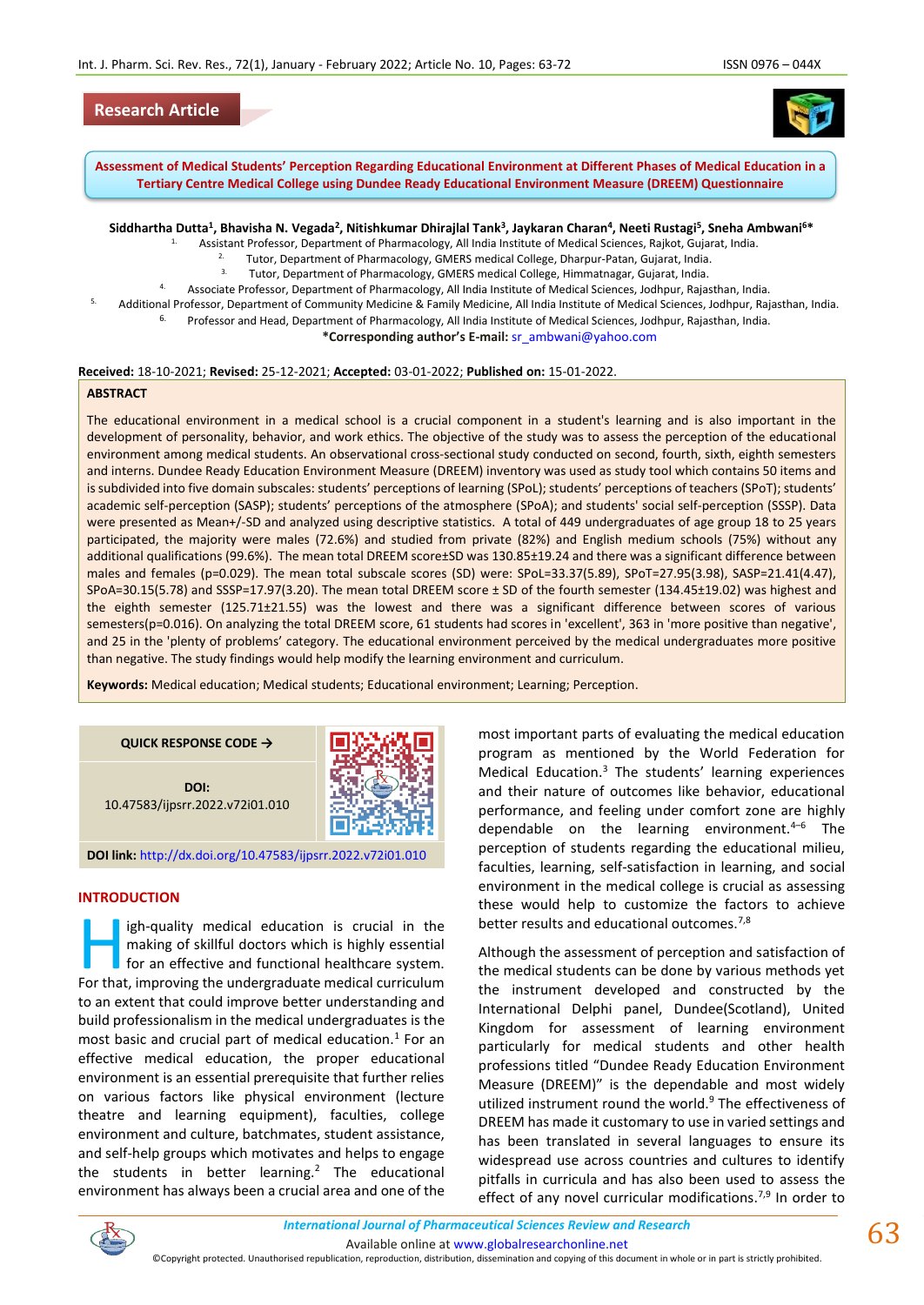improve medical education, various reforms are being made from time to time to make the medical curriculum and study atmosphere students affable without degrading the quality of teaching and the best way to assess them is to ensure feedback from the students regarding their perception.10,11 Previous studies conducted in India on medical or dental undergraduates have reported a positive perception or more positive than negative perception and were conducted on the students of four professional years and interns were not usually included. $11-20$  This study however included medical undergraduates along with the interns of All India Institute of Medical Sciences (AIIMS), Jodhpur. When the study was conducted, the institution was newly set up and approximately all the students stayed in the hostel and analyzing their perception was crucial to modify the educational environment in the college campus. Even though there are studies conducted in India however, very few studies were conducted on this region of the country, and assessment of the educational environment is a dynamic phenomenon that needs to be performed time and again to improve the educational condition hence this study was planned to assess the educational environment among medical undergraduates of AIIMS Jodhpur. The present study was conducted to assess the perception of undergraduate medical students for the educational environment and assess the variance of perceptions among students of various semesters of medical education (preclinical and clinical semesters like second, fourth, sixth, eighth semesters and interns).

# **MATERIAL AND METHODS**

# **Study design and setting**

This is a cross-sectional study conducted on the undergraduate medical students of AIIMS Jodhpur, Rajasthan, India. The study was conducted between Feb 2017 to Dec 2017.

#### **Study participants and sampling**

The study participants in the present study were from age group 18 to 25 years and studying in the first professional, second professional, third, and fourth professional MBBS students as well as interns working in AIIMS Jodhpur.

# **Study participants and sampling**

The study tool was divided into two parts. The first part had the demographic characteristics of the students and the second part was the "DREEM Instrument" questionnaire developed by Roff S et al. which is comprised of 50-item, closed-ended questionnaire related to the quality of teaching, perception of faculty, involvement, personal life, and medical school atmosphere to combinedly assess the educational environment.<sup>9</sup> Each item in the DREEM questionnaire was scored in a five-point Likert scale as follows: 4= strongly agree; 3 = agree; 2 = unsure;  $1=$  disagree and  $0=$  strongly disagree. Reverse scoring was used for the nine negative items (item numbers 4, 8, 9, 17, 25, 35, 39, 48, and 50). The 50 DREEM questionnaire is further subdivided into five domain

subscales viz. Students' perceptions of Learning(SPoL) with 12 items and a maximum score of 48, Students' perceptions of Teachers (SPoT) with 11 items and a maximum score of 44, Students' Academic Self Perception (SASP) with 8 items and a maximum score of 32, Students' perceptions of Atmosphere (SPoA) with 12 items and a maximum score of 48 and Students' social self – perceptions(SSSP) with 7 items and a maximum score of 28.<sup>4,9,21</sup> The responses of the students were interpreted on the basis of practical guide by McAleer and Roff et al. and few previous studies as follows: an overall score of 0-50(0- 25%) = very poor; 51-100(25.1-50%) = plenty of problems; 101-150(50.1-75%) = more positive than negative; 151- $200(75.1-100%)$  = excellent.<sup>5,14,22-25</sup> The interpretation of the DREEM subscale score was done based on previous few studies as follows: Items whose mean score was ≥3.5 were considered real positive points; scores ≤2 were taken as problematic areas whereas scores between 2 and 3 were taken as areas which could be enhanced.<sup>12,26</sup>

# **Ethical consideration**

The students were made understand about the study and were enrolled after obtaining written informed consent. The information collected from the students was properly handled to maintain anonymity. The data collected were handled and stored in accordance with the tenets of the Declaration of Helsinki. The study was approved by the Institutional ethics committee, AIIMS, Jodhpur with certificate reference number AIIMS/IEC/2016/245.

#### **Statistical Analysis**

The data were entered in Microsoft Excel and presented as frequencies, percentages, mean+/- standard deviation (SD). The data was analyzed using *SPSS*®(*Statistical Package for the Social Sciences),* IBM® version 25 software. An independent t-test was used to analyze the difference of means between groups and ANOVA was used to analyze and identify significance between multiple groups. Tukey test was used for post hoc analysis. A p-value of <0.05 was considered significant.

# **RESULTS**

# **Sociodemographic profile**

A total of 449 medical undergraduate students of second, fourth, sixth, eighth semesters and interns participated in the study of which the majority were males (72.6%). The majority of the students had their schooling from an English medium (74.72%) and private institutions (81.72%). Most of the students were from the nuclear family (76.78%) and stayed inside the college campus (97.32%) for their studies. The majority of the students (99.55%) did not have any additional educational classification or degree before joining medical college and 89.43% of the students were interested in extracurricular activities (Table 1). Most of the parents (Mother and Father) had their education as graduate and postgraduate (Figure 1). The mothers of the majority of students were homemakers and fathers were in service (Figure 2).

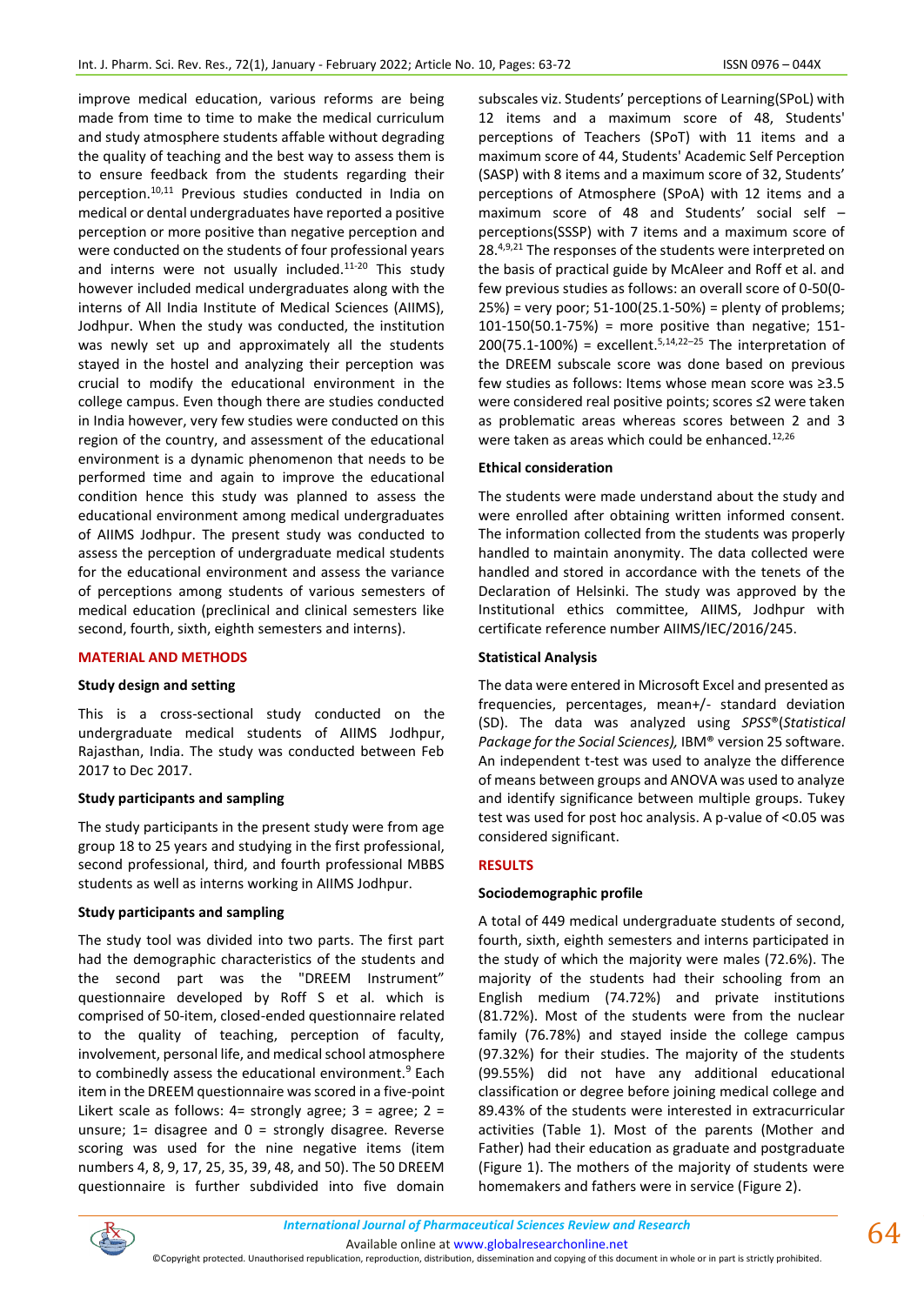

Figure 1: Educational status of parents of undergraduate medical students in the study







# **Figure 3:** Comparison of percentage of mean scores of total DREEM and subscale domains.



*International Journal of Pharmaceutical Sciences Review and Research International Journal of Pharmaceutical Sciences Review and Research*

Available online a[t www.globalresearchonline.net](http://www.globalresearchonline.net/)

©Copyright protected. Unauthorised republication, reproduction, distribution, dissemination and copying of this document in whole or in part is strictly prohibited.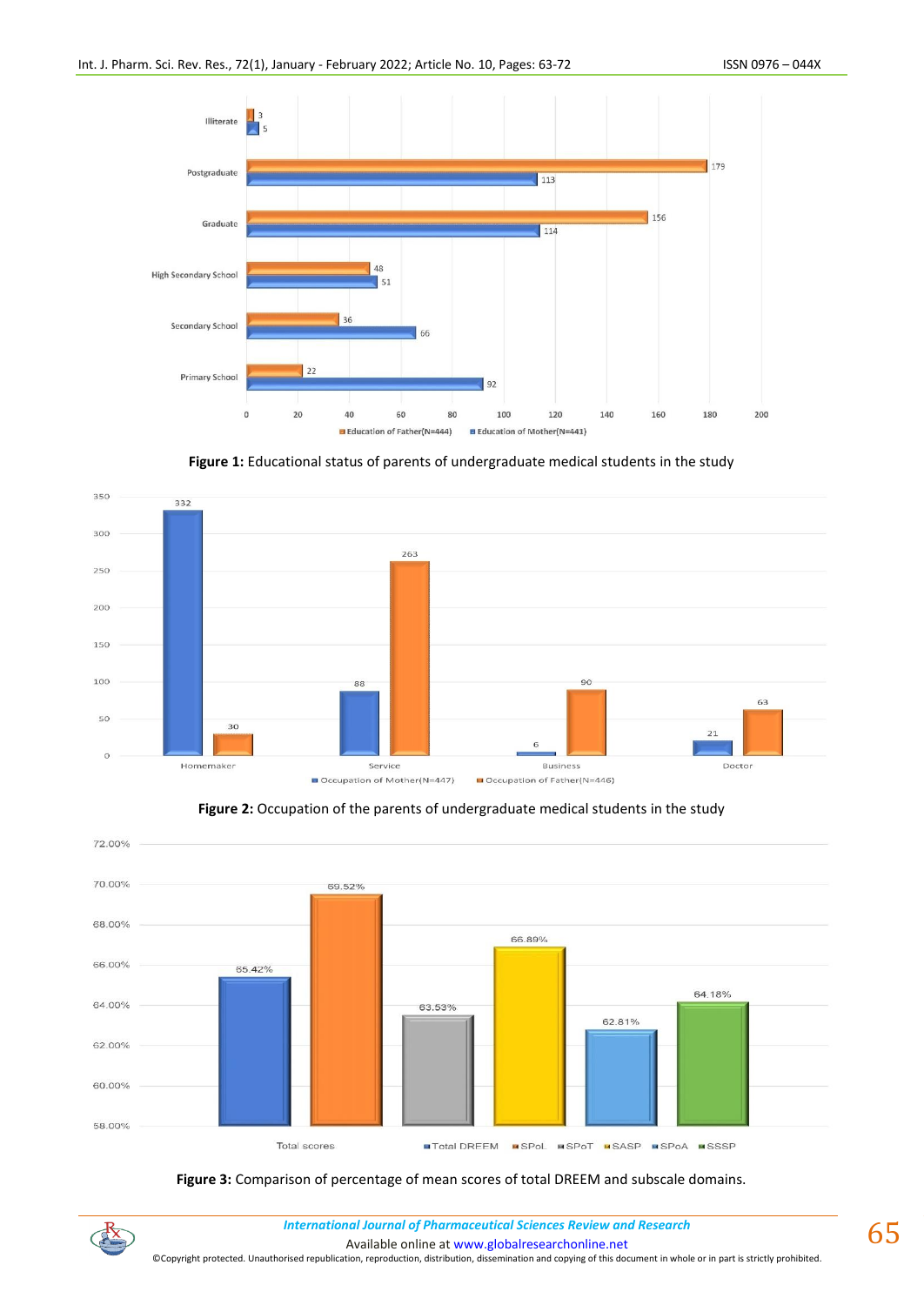**Table 1:** Sociodemographic Characteristics of the Medical Students

| Sociodemographic<br>variables (N)    |                                        | Number<br>(%) |
|--------------------------------------|----------------------------------------|---------------|
|                                      | Second semester                        | 100(22.27)    |
| Student                              | Fourth semester                        | 100(22.27)    |
| <b>Distribution</b>                  | Sixth semester                         | 99(22)        |
| $(N=449)$                            | Eighth semester                        | 100(22.27)    |
|                                      | Interns                                | 50(11.13)     |
| Gender (N=449)                       | Male                                   | 326(72.6)     |
|                                      | Female                                 | 123(27.4)     |
|                                      | Hindi                                  | 111(24.83)    |
| Medium of<br>Schooling (N=447)       | English                                | 334(74.72)    |
|                                      | Others                                 | 2(0.45)       |
| <b>High School</b>                   | Government<br>Institution              | 81(18.28)     |
| Education (N=443)                    | <b>Private Institution</b>             | 362(81.72)    |
| <b>Type of Family</b>                | <b>Nuclear</b>                         | 344(76.78)    |
| $(N=448)$                            | Joint                                  | 104(23.21)    |
|                                      | <b>With Parents</b>                    | 10(2.22)      |
| <b>Current living</b>                | <b>Rent Alone</b>                      | 2(0.44)       |
| arrangement                          | <b>Rent with Others</b>                | 0             |
| $(N=449)$                            | <b>Inside College</b><br>Campus        | 437(97.32)    |
|                                      | 12 <sup>th</sup> standard<br>Schooling | 447(99.55)    |
| <b>Education prior to</b>            | Diploma                                | 0             |
| <b>MBBS</b> admission                | Bachelor's degree                      | 2(0.45)       |
|                                      | Master's degree                        | 0             |
| Interest in                          | Yes                                    | 398(89.43)    |
| Extracurricular<br><b>Activities</b> | <b>No</b>                              | 47(10.56)     |

N= Number of students responded

#### **DREEM scores and subscales**

The mean total DREEM score  $\pm$  SD (%) was calculated as 130.85 ± 19.24(65.42%) out of 200. The total mean scores ± SD for various subscales were as follows: SPoL was 33.37± 5.89, SPoT was 27.95± 3.98, SASP was 21.41± 4.47, SPoA was 30.15± 5.78 and SSSP was 17.97± 3.20 (Figure 3). The mean total DREEM score ± SD of the fourth semester was highest (134.45± 19.02) followed by interns (133.82±11.38), sixth semester (131.60±20.07), second semester (130.15± 18.45), the lowest mean score was observed with the eighth semester (125.71±21.55) and a significant difference was observed between scores of various semesters(p=0.016). A significant difference in the total aggregate DREEM score of the fourth and eighth semesters (p=0.011) was observed and the rest all semesters had a comparable total score.

Similar findings were also seen with the total SPoL score where a significant difference was noted between the fourth and eighth semesters (p=0.039). While comparing the total SPoT score among various semesters, a significant difference was observed between the score of the second and fourth semester(p=0.002), fourth and sixth semester(p=0.003) fourth and eighth semester(p<0.001). Rest all scores were comparable among various semesters(p>0.05). The semester-wise comparison is summarized in table 2.

#### **DREEM score interpretation**

On analyzing the total DREEM score, a total of 61(13.59%) scored between 151-200(Excellent), 363(80.85%) students scored between a total score of 101-150(More positive than negative) and 25(5.57%) students scored between a total score of 51-100 (Plenty of problems) and none of the students scored lesser than 50(Very poor). In the subgroup analysis of DREEM subscales, for SPoL, the majority of the students(n=299) had a 'more positive approach. For SPoT, the majority (n=373) felt that 'teachers were moving in the right direction. For SASP, most of them (n=295) felt their 'academics were more on the positive side'. For SPoA, majority(n=333) reported a 'more positive atmosphere'.

|                                                   | Semester Mean score (SD) |               |               |                   |                |           |  |
|---------------------------------------------------|--------------------------|---------------|---------------|-------------------|----------------|-----------|--|
| <b>DREEM Domains</b>                              | Second                   | <b>Fourth</b> | <b>Sixth</b>  | Eighth            | <b>Interns</b> | p-value   |  |
| <b>Students' Perception of</b><br>Learning        | 33.93(5.89)              | 34.25(5.79)   | 33.20(6.02)   | 31.91(6.62)       | 33.74(3.31)    | $p=0.047$ |  |
| <b>Students' Perception of</b><br><b>Teaching</b> | 27.53(3.66)              | 29.59(3.33)   | 27.58(5.04)   | 26.91(3.85)       | 28.34(2.48)    | p<0.00001 |  |
| <b>Students' Academic Self-</b><br>perception     | 21.29(4.39)              | 22.03(4.71)   | 21.40(4.06)   | 20.38(5.07)       | 22.44(3.19)    | $p=0.041$ |  |
| <b>Students' Perception of</b><br>Atmosphere      | 29.24(5.96)              | 30.94(5.74)   | 31.03(5.36)   | 28.90(6.45)       | 31.14(4.15)    | $p=0.012$ |  |
| <b>Students' Social Self-</b><br>perception       | 18.16(2.86)              | 17.64(3.37)   | 18.38(3.65)   | 17.61(3.22)       | 18.16(2.38)    | $p=0.324$ |  |
| <b>Total DREEM Score</b>                          | 130.15(18.45)            | 134.45(19.02) | 131.60(20.07) | 125.71<br>(21.55) | 133.82(11.38)  | $p=0.016$ |  |

**Table 2:** Semester wise Comparison of Total DREEM and Subscale scores



*International Journal of Pharmaceutical Sciences Review and Research International Journal of Pharmaceutical Sciences Review and Research*

Available online a[t www.globalresearchonline.net](http://www.globalresearchonline.net/)

©Copyright protected. Unauthorised republication, reproduction, distribution, dissemination and copying of this document in whole or in part is strictly prohibited.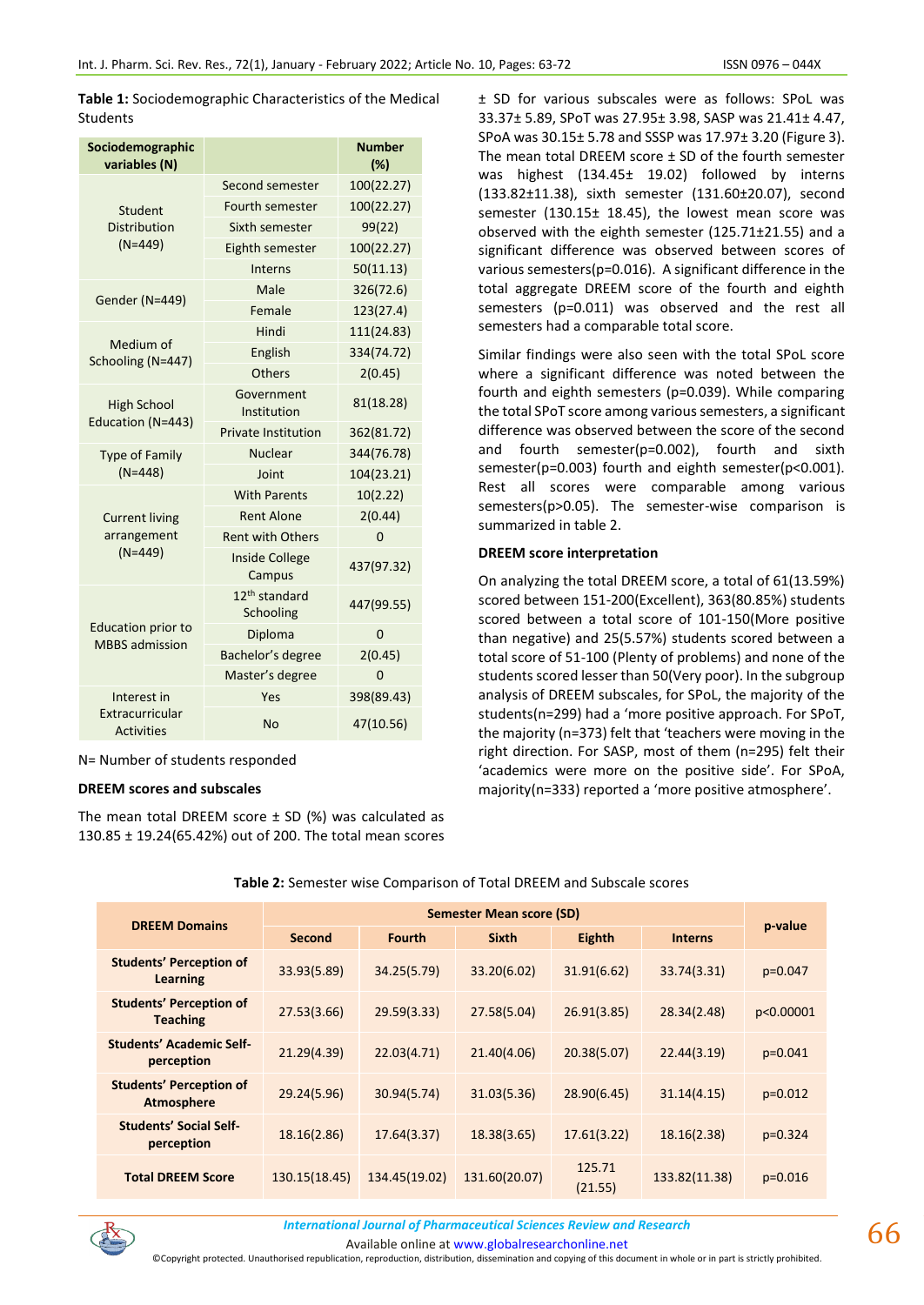| <b>DREEM Subscale Items</b> | <b>Scoring</b> | Interpretation                           | <b>Number of</b><br><b>Students</b> |
|-----------------------------|----------------|------------------------------------------|-------------------------------------|
|                             | $0 - 12$       | Very poor                                | $\Omega$                            |
| Students' perception of     | $13 - 24$      | Teaching is viewed negatively            | 35                                  |
| learning                    | $25 - 36$      | A more positive approach                 | 299                                 |
|                             | $37 - 48$      | Teaching highly thought of               | 115                                 |
|                             | $0-11,$        | Abysmal                                  | $\Omega$                            |
| Students' perception of     | $12 - 22$      | In need of some retraining               | 34                                  |
| teachers                    | $23 - 33$      | Moving in the right direction            | 373                                 |
|                             | $34 - 44$      | <b>Model teachers</b>                    | 42                                  |
|                             | $0 - 8$        | Feeling of total failure                 | $\overline{2}$                      |
| Students' academic          | $9 - 16$       | Many negative aspects                    | 50                                  |
| self-perceptions            | $17 - 24$      | Feeling more on the positive side        | 295                                 |
|                             | $25 - 32$      | Confident                                | 102                                 |
|                             | $0 - 12$       | A terrible environment                   | 3                                   |
| Students' perception        | $13 - 24$      | There are many issues that need changing | 58                                  |
| of atmosphere               | $25 - 36$      | A more positive atmosphere               | 333                                 |
|                             | $37 - 48$      | A good feeling overall                   | 55                                  |
|                             | $0 - 7$        | Miserable                                | 3                                   |
| Students' social self-      | $8 - 14$       | Not a nice place                         | 48                                  |
| perceptions                 | $15 - 21$      | Not too bad                              | 340                                 |
|                             | $22 - 28$      | Very good socially                       | 58                                  |

#### **Table 3:** Interpretation of DREEM subscale scores

# **Table 4A:** DREEM Subscale (Students' perception of learning) scores

| SI. No.        | <b>DREEM Domain items</b>                                 | <b>Mean Score</b> | <b>Standard</b><br>deviation |
|----------------|-----------------------------------------------------------|-------------------|------------------------------|
| $\mathbf{1}$   | I am encouraged to participate during teaching            | 2.96              | 0.72                         |
| $\overline{7}$ | The teaching is often stimulating                         | 2.8               | 0.85                         |
| 13             | The teaching is student-centered                          | 2.78              | 0.82                         |
| 16             | The teaching helps to develop my competence               | 2.93              | 0.81                         |
| 20             | The teaching is well focused                              | 3.01              | 0.82                         |
| 22             | The teaching helps to develop my confidence               | 2.75              | 0.88                         |
| 24             | The teaching time is put to good use                      | 2.79              | 0.88                         |
| 25             | The teaching over-emphasizes factual learning             | 2.69              | 0.95                         |
| 38             | I am clear about the learning objectives of the course    | 2.89              | 0.83                         |
| 44             | The teaching encourages me to be an active learner        | 2.75              | 0.94                         |
| 47             | Long-term learning is emphasized over short-term learning | 2.81              | 0.87                         |
| 48             | The teaching is too teacher-centered                      | 2.21              | 0.98                         |

#### **Scoring of individual items of DREEM inventory**

The maximum mean score was 3.45 for the item statement 'The teachers are knowledgeable' and the minimum mean score was 1.44 for the statement 'I find the experience disappointing'. The mean score of total seven DREEM items (item number 2,10,15,18,20,31 and 46) were above 3 and seven items (Item number 4,8,14,17,35,39 and 50) had mean score less than 2 and were identified as 'Problematic areas'. There were no items that had their mean score of more than 3.5(True Positive). Rest 36 items had their mean score between 2-3 and were identified as 'areas that could be enhanced or improved'. (Table 4A, 4B, 4C, 4D, 4E)

 $67$ 

©Copyright protected. Unauthorised republication, reproduction, distribution, dissemination and copying of this document in whole or in part is strictly prohibited.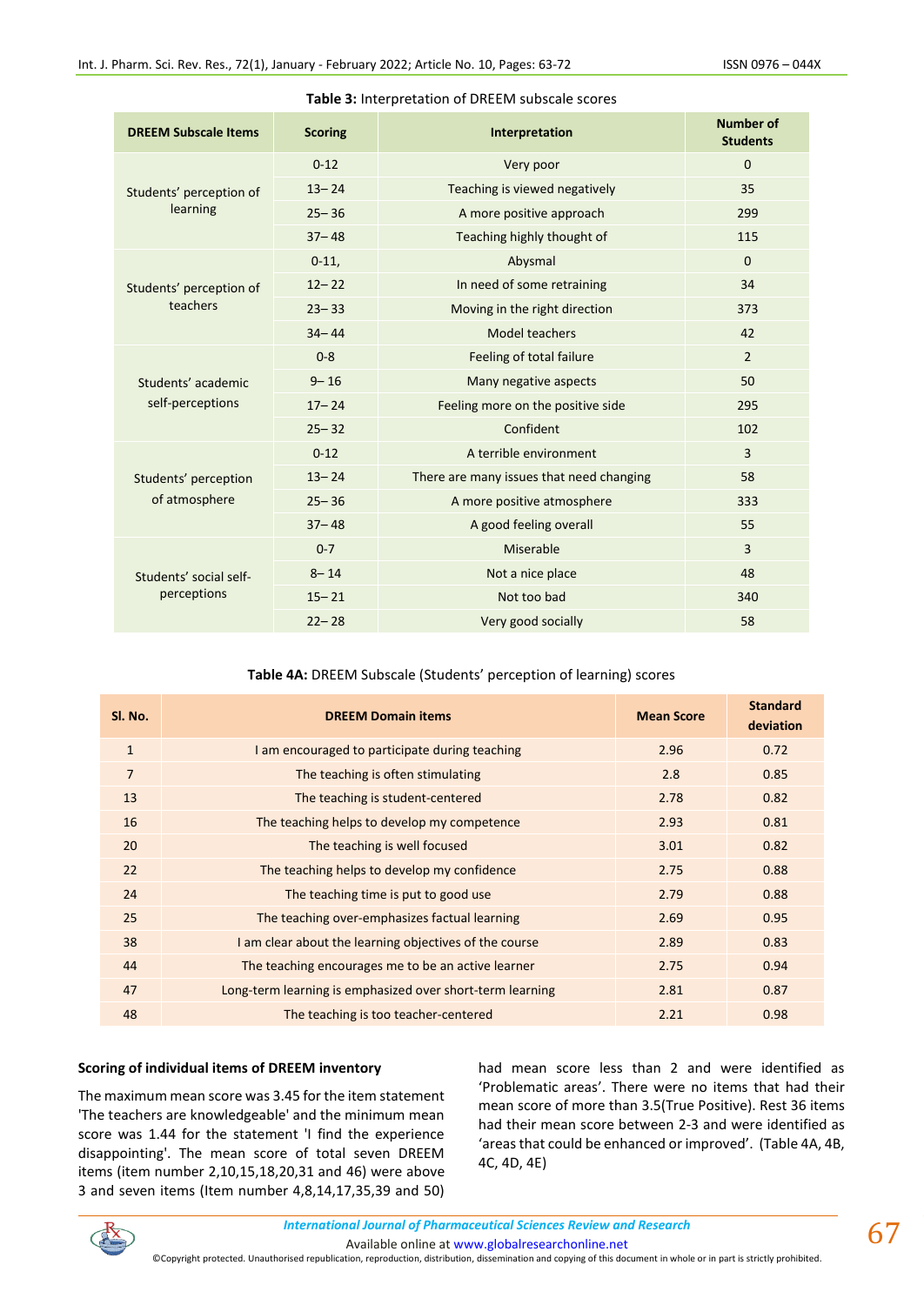1.85 1.17

2.94 0.85

**Standard deviation**

**Score**

**Table 4B:** DREEM Subscale (Students' perception of Teachers) scores

| SI.<br>No.     | <b>DREEM Domain items</b>                                               | Mean<br><b>Score</b> | <b>Standard</b><br>deviation |
|----------------|-------------------------------------------------------------------------|----------------------|------------------------------|
| $\overline{2}$ | The teachers are<br>knowledgeable                                       | 3.45                 | 0.64                         |
| 6              | The teachers espouse a<br>patient centered approach<br>to clinical work | 2.84                 | 0.79                         |
| 8              | The teachers ridicule the<br>students                                   | 1.49                 | 1.00                         |
| 9              | The teachers are<br>authoritarian                                       | 2.42                 | 0.97                         |
| 18             | The teachers have good<br>communications skills with<br>patients        | 3.08                 | 0.78                         |
| 29             | The teachers are good at<br>providing feedback to<br>students           | 2.64                 | 0.98                         |
| 32             | The teachers provide<br>constructive criticism                          | 2.66                 | 0.87                         |
| 37             | The teachers give clear<br>examples                                     | 2.87                 | 0.76                         |
| 39             | The teachers get angry in<br>teaching sessions                          | 1.84                 | 1.00                         |
| 40             | The teachers are well<br>prepared for their teaching<br>sessions        | 2.94                 | 0.83                         |
| 50             | The students irritate the<br>teachers                                   | 1.72                 | 1.20                         |

|  |                     | Table 4C: DREEM Subscale (Students' academic self- |  |
|--|---------------------|----------------------------------------------------|--|
|  | perceptions) scores |                                                    |  |

| SI.<br>No. | <b>DREEM Domain items</b>                                                             | <b>Mean</b><br><b>Score</b> | <b>Standard</b><br>deviation |
|------------|---------------------------------------------------------------------------------------|-----------------------------|------------------------------|
| 5          | Learning strategies which<br>worked for me before<br>continuing to work for me<br>now | 2.31                        | 1.15                         |
| 10         | I am confident about my<br>passing this year                                          | 3.11                        | 0.81                         |
| 21         | I feel I am being well<br>prepared for my profession                                  | 2.72                        | 0.92                         |
| 26         | Last year's work has been a<br>good preparation for this<br>year's work               | 2.58                        | 0.89                         |
| 27         | I am able to memorize all I<br>need                                                   | 2.01                        | 1.07                         |
| 31         | I have learned a lot about<br>empathy in my profession                                | 3.05                        | 0.72                         |
| 41         | My problem-solving skills are<br>being well developed here                            | 2.63                        | 0.83                         |
| 45         | Much of what I have to learn<br>seems relevant to a career in<br>healthcare           | 2.99                        | 0.86                         |

<sup>35</sup> I find the experience disappointing 1.44 0.98

36 I am able to concentrate well 2.47 0.94

**Table 4D:** DREEM Subscale (Students' perception of

during clinical ward teaching 2.85 0.88

e atmosphere is relaxed<br>during the lectures 2.78 0.85

sessions socially 2.80 0.82

The atmosphere is relaxed<br>during seminars/tutorials 2.75 0.91

stress of studying the course  $2.31$  1.13

12 This course is well time-tabled 2.69 1.06

**No. DREEM Domain items Mean** 

The atmosphere is relaxed<br>11 The atmosphere is relaxed

17 Cheating is a problem in this course

23 The atmosphere is relaxed

33 I feel comfortable in teaching

<sup>34</sup> The atmosphere is relaxed

42 The enjoyment outweighs the

<sup>43</sup> The atmosphere motivates

There are opportunities for me to develop inter-personal skills

atmosphere) scores

**Sl.** 

30

| 43 | THE ATHOSPHELE HOLIVALES<br>me as a learner                                    | 2.71 | 0.97 |
|----|--------------------------------------------------------------------------------|------|------|
| 49 | I feel able to ask the<br>questions I want                                     | 2.56 | 1.20 |
|    | <b>Table 4E:</b> DREEM Subscale (Students' social self-<br>perceptions) scores |      |      |

| SI.<br>No. | <b>DREEM Domain items</b>                                          | Mean<br><b>Score</b> | <b>Standard</b><br>deviation |
|------------|--------------------------------------------------------------------|----------------------|------------------------------|
| 3          | There is a good support<br>system for students who get<br>stressed | 2.54                 | 1.00                         |
| 4          | I am too tired to enjoy this<br>course                             | 2.00                 | 1.08                         |
| 14         | I am rarely bored on this<br>course                                | 1.96                 | 1.06                         |
| 15         | I have good friends in this<br>course                              | 3.13                 | 0.88                         |
| 19         | My social life is good                                             | 2.87                 | 0.96                         |
| 28         | I seldom feel lonely                                               | 2.30                 | 1.16                         |
| 46         | My accommodation is<br>pleasant                                    | 3.18                 | 0.80                         |

#### **Comparison of scores among various sociodemographic variables**

A significant difference was observed between the total DREEM score between males and females(p=0.029). In the DREEM Subscale domains, a significant difference in total SPoT score was observed(p=0.013) and the rest of the other subscale domains were comparable(p>0.05). (Table 5)

*International Journal of Pharmaceutical Sciences Review and Research International Journal of Pharmaceutical Sciences Review and Research*

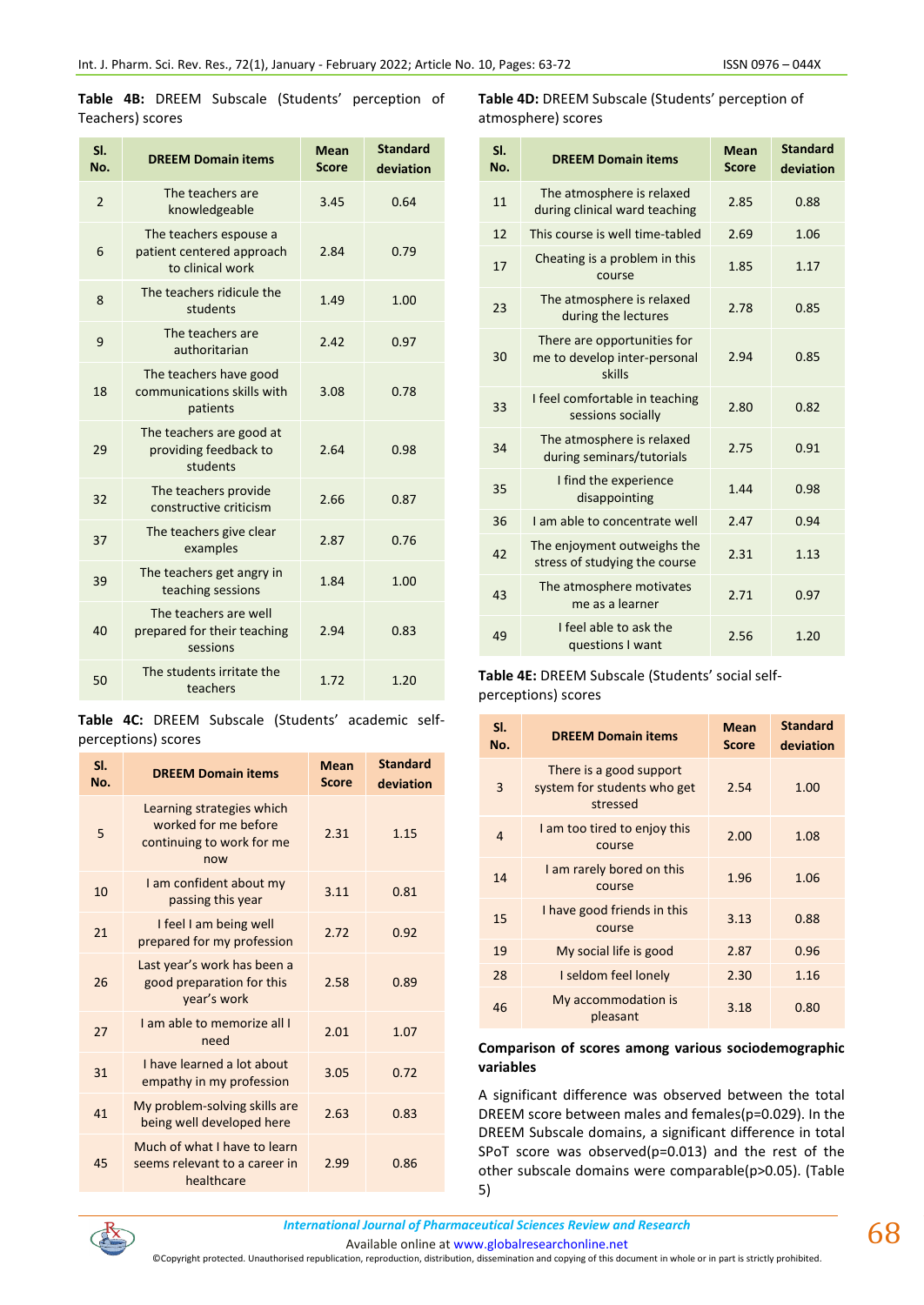| <b>DREEM Subscale Items</b>            | <b>Maximum score</b> | <b>Male</b>   | Female        | p-value  |
|----------------------------------------|----------------------|---------------|---------------|----------|
| Students' Perception of Learning (%)   | 48                   | 33.61(70.02)  | 32.74(68.21)  | 0.164    |
| Students' Perception of Teaching (%)   | 44                   | 28.24(64.17)  | 27.20(61.81)  | $0.013*$ |
| Students' Academic Self-perception (%) | 32                   | 21.61(67.54)  | 20.85(65.17)  | 0.108    |
| Students' Perception of Atmosphere (%) | 48                   | 30.46(63.46)  | 29.33(61.09)  | 0.064    |
| Students' Social Self-perception (%)   | 28                   | 18.15(64.81)  | 17.50(62.51)  | 0.057    |
| Total DREEM score (%)                  | 200                  | 132.06(66.03) | 127.62(63.81) | $0.029*$ |

**Table 5:** Gender wise Comparison of total DREEM and subscale domain scores

#### \*p<0.05: Statistically significant

The mean scores of students with an education in Hindi medium in total DREEM score and all subscales were higher than English medium students. A significant difference in the total DREEM scores (p<0.0001) was observed when a comparison was done based on the medium of schooling (Hindi and English) of the students and a similar trend was also observed with the subscale domain scores like SPoL (p<0.0001), SPoT (p=0.005), SASP (p<0.0001), SPoA (p<0.0001), and SSSP (p=0.002).

The place of high school education (government and private) of the students did not affect the total DREEM score and subsequent subscale scores (p>0.05). No significant difference was observed when the total DREEM score and various subscales scores were compared based on the father's and mother's occupation(p>0.05).

While comparing the scores of students based on their living arrangements, although the mean total DREEM scores of the students and all subscale domain score were comparatively higher with students staying with parents than that of staying at the campus and staying in rent house but no significant difference was observed between the various scores(p>0.05). The students who liked extracurricular activities and those who didn't like them had no significant difference in their total DREEM score and subscale scores(p>0.05).

When comparing the total DREEM and various subscale scores based on any prior education or degree before enrolling into MBBS, no significant difference(p>0.05) was observed between students with various prior education and those who directly got admitted into MBBS after their 12<sup>th</sup> class.

A significant difference in scores was observed when the total DREEM score of students with family (Nuclear and Joint) type were compared (p<0.0001) with higher means in a joint family as compared to nuclear ones and a similar trend was also seen with the subscale scores such as SPoL(p<0.0001), SPoT (p=0.013), SASP (p=0.013), SPoA (p=0.004), and SSSP (p<0.004).

# **DISCUSSION**

The present study was conducted on the medical undergraduates to assess the learning environment during their medical college. The majority of the students were males and studied from a private English medium school.

Most of them stayed on campus and from a nuclear family. The total DREEM score for the fourth semester was higher as compared to others. A major chunk of the students in the present study felt more positive vibes than negative ones yet they felt the majority of the areas could be enhanced to improve the educational environment.

The mean total DREEM score in the current study was 130.85. The total DREEM mean score by the studies conducted by Vaughan et al. (135.37), Hongkan et al. (131.1), Roff et al. (130), and Rani et al. (127.4) was comparable to our study. $4,12,26,27$  The Majority of the earlier national and international studies reported a lower total DREEM score as compared to the present study. 1,4,7,11,13,18,21,28–<sup>32</sup> On comparing, majority of the Indian studies conducted by Pai et al., (123), Abraham et al., (121.5), Gade et al., (119.25), Gupta et al (118.4), Mayya et al. (107.44), and Kohli et al. (101.13) reported a lower total DREEM score.11,15,17–19,28 The observed higher total DREEM score in the present study denotes a better perceived educational environment by the students which can lead to better learning outcomes. Moreover, an approximate majority of the students in our study were exclusively staying at the hostel in the college campus which again allows us to assess the educational environment in a better way.

The mean subscale domain scores in the present study for SPoL was 33.37, SPoT was 27.95, SASP was 21.41, SPoA was 30.15 and SSSP was 17.97 respectively. Studies done by Vaughan et al., Roff et al., Hongkan et al., and Motghare et al. had their subscale domain scores comparable to the present study.4,13,26,27 Whereas studies conducted by Umber et al, Till et al, Bakhshialiabad et al. and Kohli et al. reported were comparatively lower subdomain scores to the current study.<sup>7,11,29,32</sup>

The most highly rated item was for the statements 'The teachers are knowledgeable' which was consistent with studies conducted by Rani et al., Kohli et al. Motghare et al, Hongkan et al and Demirören et al. <sup>11</sup>–13,27,30 Minimum rated item was 'I find the experience disappointing' which was similar to a study conducted by Hongkan et al.<sup>27</sup> Rani et al and Kohli et al. reported that lowest score was given to statements like the emphasis on factual learning and authoritative teachers.  $11,12$  This shows that the students were satisfied by the quality of teaching and faculties and

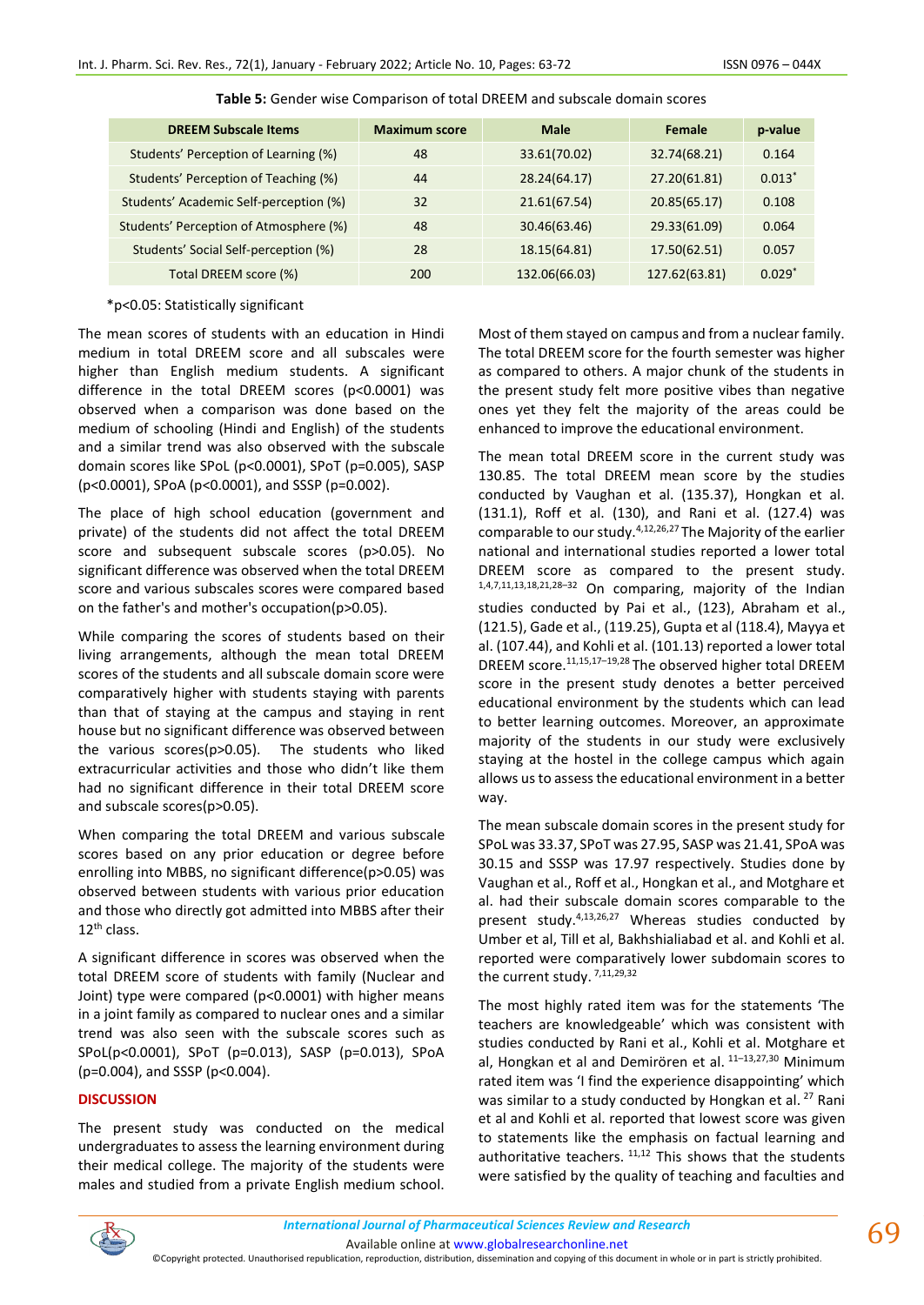were not disappointed with the educational environment which is a positive takeaway from this study.

There were seven DREEM items whose mean score was above 3 and seven items were lesser than 2. A total of 36 items were between 2 and 3. A study by Motghare et al reported that four items got a mean score of 3 or more, nine items with ≤2, and a total of 37 items between 2.1 and 3.<sup>[13]</sup> Hongkan et al reported that eleven items had a mean score below 2.5, and nine items were above 3.0 and none below 2.0.<sup>27</sup> Demirören et al in their study found that two items had a mean score above 3.0 and nine had a score below 2.0 and the rest were between 2 and 3.<sup>30</sup> There were more items in this study that had a score of more than 3 which shows a better-perceived environment as compared to other studies.

The mean total DREEM score of the males in the present study was higher (132.06) than the females(127.62) which was similar to the studies conducted by Kim et al. (Male vs. Female; 95.22 vs. 93.69), Motghare et al. (Male vs. Female; 129.06 vs. 124.78) and Bakhshialiabad et al (Male vs. Female; 116.2 vs. 110.72). $1,7,13$  On the contrary, the studies conducted by Dunne et al (Male vs. Female; 123 vs. 126), Hongkan et al. (Male vs. Female; 130.8 vs. 131.3), and Bassaw et al. (Male vs. Female; 105.39 vs. 112.78) reported opposite results.  $2^{1,24,27}$  However, studies by Mayya et al. and Vaughan et al. could not find any difference between the two genders.<sup>26,28</sup>

This total mean DREEM score of second, fourth, sixth, eighth, and interns were 130.15, 134.45, 131.60, 125.71, and 133.82 respectively. The total DREEM score by first, second, third, fourth, and fifth-year by a study by Dunne et al (121, 118, 130, 123, and 125) and Umber et al (113.20, 113.20, 112.0, 111.70, and 112.1) respectively were lower as compared to our study.<sup>24,29</sup> The mean total DREEM score mentioned by Bakhshialiabad et al for first, second, third, and fourth-year students (119.73, 112.49, 111.19 and 117.5), Kiran et al for final MBBS students and interns (120 and 121.5), Abraham et al for first year and clinical batch students(119 and 114) and Demirören M et al for first, third and fifth year (116.53, 123.65 and 109.39) respectively were also lower than present study scores.7,14,15,30

The students coming from the joint family had significantly better DREEM scores as compared to ones belonging to the nuclear family. The probable reason could be that the children in joint families are emotionally stronger and can cope up with various stress and environmental changes as compared to one staying in nuclear families.

Literature also shows evidence that the educationalresearch environment which includes a wide range of education like internal sections which includes studentteacher interaction, students' psychological, and emotional factors, and external sections like physical structures and facilities also do affect the academic selfefficacy of the medical students.<sup>33</sup> Similar study on assessing the professional behaviors in medical students reported it to be governed by several factors like medical education system, social and cultural flaws, and personal problems of students and can be improved by multipronged approach along with improving the medical education system.<sup>34</sup>

The medical and professional education has also been affected to a great extent in the current scenario of prevailing pandemic of COVID-19 because of change of conventional teaching methods into online mode.<sup>35,36</sup> However, with modifications and active involvement of the faculties and students the issues related to teaching and learning can be sorted out to a great extent.

#### **Limitations and recommendation**

This study was a single-centered study hence the findings cannot be generalized to other medical colleges. However, the findings of this study can serve as a baseline and a similar longitudinal study can be done to assess the same students at various years of their medical school curriculum.

#### **CONCLUSION**

The educational environment in a medical college plays a crucial role in the development of the personality and learning of the students. Grossly, the educational environment of the students in the present study was more positive than negative. The students identified few positive areas and also areas where improvement is needed in the medical school environment. The assessment of the educational environment is a dynamic process and should be done regularly for better outcomes and the findings of the current study would help the academicians and teachers to make changes in the curriculum and educational environment in order to improve the quality and impact of the medical education curriculum.

**Acknowledgments:** We would like to acknowledge Sue Roff et al for the DREEM questionnaire which was utilized as a study tool in this study and Neeti Rustagi for obtaining permission for the DREEM inventory. We thank the institutional ethics committee for permitting us to conduct this study and the study was conducted following the ethical principles and codes of research.

#### **REFERENCES**

- 1. Kim H, Jeong H, Jeon P, Kim S, Park YB, Kang Y. Perception Study of Traditional Korean Medical Students on the Medical Education Using the Dundee Ready Educational Environment Measure. Evid Based Complement Alternat Med. 2016; 2016: 6042967. doi: 10.1155/2016/6042967
- 2. Hutchinson L. Educational environment. BMJ 2003; 326(7393): 810–2.
- 3. Basic medical education WFME global standards for Quality improvement(2015). World Federation for Medical Education (WFME) [cited 2020 Nov 29];Available from: https://wfme.org/publications/wfme-globalstandards-forquality-improvement-bme/?wpdmdl=831

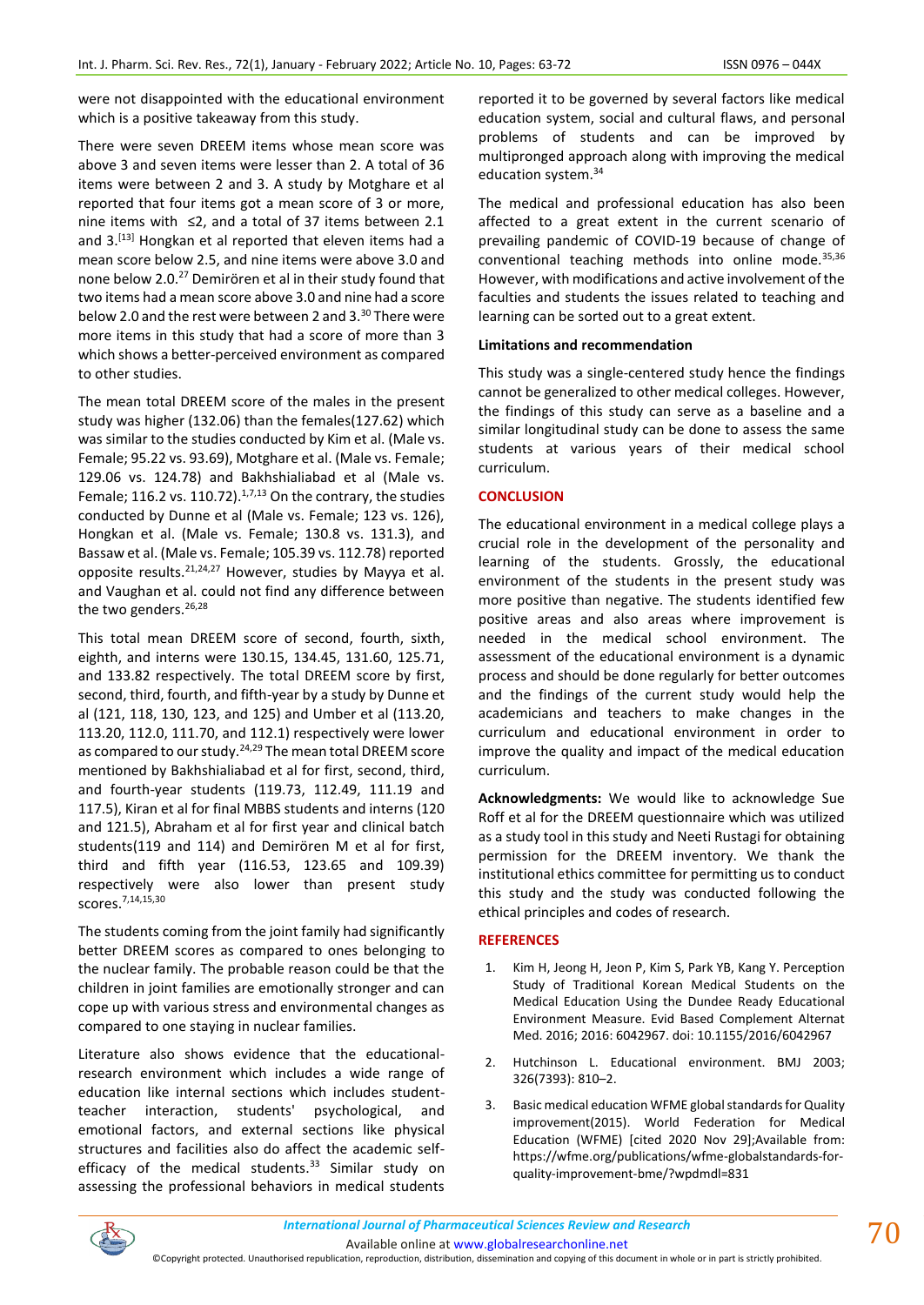- 4. Roff S, McAleer S, Ifere OS, Bhattacharya S. A global diagnostic tool for measuring educational environment: comparing Nigeria and Nepal. Med Teach 2001; 23(4): 378– 82.
- 5. Genn JM. AMEE Medical Education Guide No. 23 (Part 2): Curriculum, environment, climate, quality and change in medical education - a unifying perspective. Med Teach 2001; 23(5): 445–54.
- 6. Audin K, Davy J, Barkham M. University quality of life and learning (UNIQoLL): An approach to student well-being, satisfaction and institutional change. J Furth High Educ 2003; 27(4): 365–82. Available from: https://doi.org/10.1080/0309877032000128073
- 7. Bakhshialiabad H, Bakhshi M, Hassanshahi G. Students' perceptions of the academic learning environment in seven medical sciences courses based on DREEM. Adv Med Educ Pract 2015; 6: 195–203.
- 8. Aghamolaei T, Fazel I. Medical students' perceptions of the educational environment at an Iranian Medical Sciences University. BMC Med Educ 2010; 10: 87.
- 9. Roff S, McAleer S, Harden RM, Al-Qahtani M, Ahmed AU, Deza H, et al. Development and validation of the Dundee Ready Education Environment Measure (DREEM). Med Teach 1997; 19(4): 295–9. Doi: https://doi.org/10.3109/01421599709034208
- 10. Mojaddidi MA, Khoshhal KI, Habib F, Shalaby S, El-Bab MEF, Al-Zalabani AH. Reassessment of the undergraduate educational environment in College of Medicine, Taibah University, Almadinah Almunawwarah, Saudi Arabia. Med Teach 2013; 35 Suppl 1: S39-46.
- 11. Kohli V, Dhaliwal U. Medical students' perception of the educational environment in a medical college in India: a cross-sectional study using the Dundee Ready Education Environment questionnaire. J Educ Eval Health Prof. 2013 Jun 30; 10: 5. doi: 10.3352/jeehp.2013.10.5.
- 12. Rani NA, Nusrath A, Shivaramu MG. Medical Student's Perspectives on Educational Environment: A Crosssectional Study from a South Indian Rural Medical College. J Med Sci Health 2018; 4(3): 1-6. DOI: https://doi.org/10.46347/jmsh.2018.v04i03.001
- 13. Motghare V, Jayaprakash K, Gupta N. Undergraduate dental students' perceptions regarding educational environment in a private dental institute in India. J Indian Assoc Public Health Dent 2018; 16: 30-7
- 14. Kiran HS, Gowdappa BH. "DREEM" comes true Students' perceptions of educational environment in an Indian medical school. J Postgrad Med. 2013 Oct-Dec; 59(4): 300- 5. doi: 10.4103/0022-3859.123159.
- 15. Abraham R, Ramnarayan K, Vinod P, Torke S. Students' perceptions of learning environment in an Indian medical school. BMC Med Educ 2008; 8: 20.
- 16. Tripathy S, Dudani S. Students' perception of the learning environment in a new medical college by means of the DREEM inventory. Int J Res Med Sci 2017; 1(4): 385–91. Available from: [https://www.msjonline.org/index.php/ijrms/article/view/](about:blank) [2632](about:blank)
- 17. Gade S, Chari S. Students Perception of Undergraduate Educational Environment In Multiple Medical Institutes Across Central India Using DREEM Inventory: Natl J Integr Res Med 2013; 4(5): 124–30. Available from: http://nicpd.ac.in/ojs-/index.php/njirm/article/view/610
- 18. Pai PG, Menezes V, Srikanth, Subramanian AM, Shenoy JP. Medical Students' Perception of Their Educational Environment. J Clin Diagn Res 2014; 8(1): 103–7.
- 19. Gupta M, Lehl SS, Singh R. The Educational Environment of the Indian Undergraduate Medical Students: Is it Good Enough? J Assoc Physicians India 2018; 66(1): 20–6.
- 20. Bavdekar S, Save S, Pillai A, Kasbe AM. DREEM Study: Students Perceptions of Learning Environment in a Medical College in Mumbai, India. J Assoc Physicians India 2019; 67(4): 50–4.
- 21. Bassaw B, Roff S, McAleer S, Roopnarinesingh S, De Lisle J, Teelucksingh S, et al. Students' perspectives on the educational environment, Faculty of Medical Sciences, Trinidad. Med Teach 2003; 25(5): 522–6.
- 22. Genn JM. AMEE Medical Education Guide No. 23 (Part 1): Curriculum, environment, climate, quality and change in medical education-a unifying perspective. Med Teach 2001; 23(4): 337–44.
- 23. Brown T, Williams B, Lynch M. The Australian DREEM: evaluating student perceptions of academic learning environments within eight health science courses. Int J Med Educ 2011; 2: 94–101.
- 24. Dunne F, McAleer S, Roff S. Assessment of the undergraduate medical education environment in a large UK medical school. Health Educ J 2006; 65(2): 149–58. Doi: https://doi.org/10.1177/001789690606500205
- 25. Lai N, Nalliah S, Jutti RC, Hla Y, Lim VKE. The educational environment and self-perceived clinical competence of senior medical students in a Malaysian medical school. Educ Health Abingdon Engl 2009; 22(2): 148.
- 26. Vaughan B, Carter A, Macfarlane C, Morrison T. The DREEM, part 1: measurement of the educational environment in an osteopathy teaching program. BMC Med Educ. 2014 May 20; 14: 99. doi: 10.1186/1472-6920- 14-99.
- 27. Hongkan W, Arora R, Muenpa R, Chamnan P. Perception of educational environment among medical students in Thailand. Int J Med Educ 2018; 9: 18–23.
- 28. Mayya S, Roff S. Students' perceptions of educational environment: a comparison of academic achievers and under-achievers at kasturba medical college, India. Educ Health Abingdon Engl 2004; 17(3): 280–91.
- 29. Umber A, Khan S, Hussnaian M-, Ihsan S. Educational Environment at University Medical and Dental College, FSD. Ann King Edw Med Univ 2014; 17(3): 292. DOI: https://doi.org/10.21649/akemu.v17i3.552
- 30. Demirören M, Palaoglu O, Kemahli S, Ozyurda F, Ayhan IH. Perceptions of students in different phases of medical education of educational environment: ankara university faculty of medicine. Med Educ Online 2008; 13: 8.
- 31. Al-Hazimi A, Al-Hyiani A, Roff S. Perceptions of the educational environment of the medical school in King